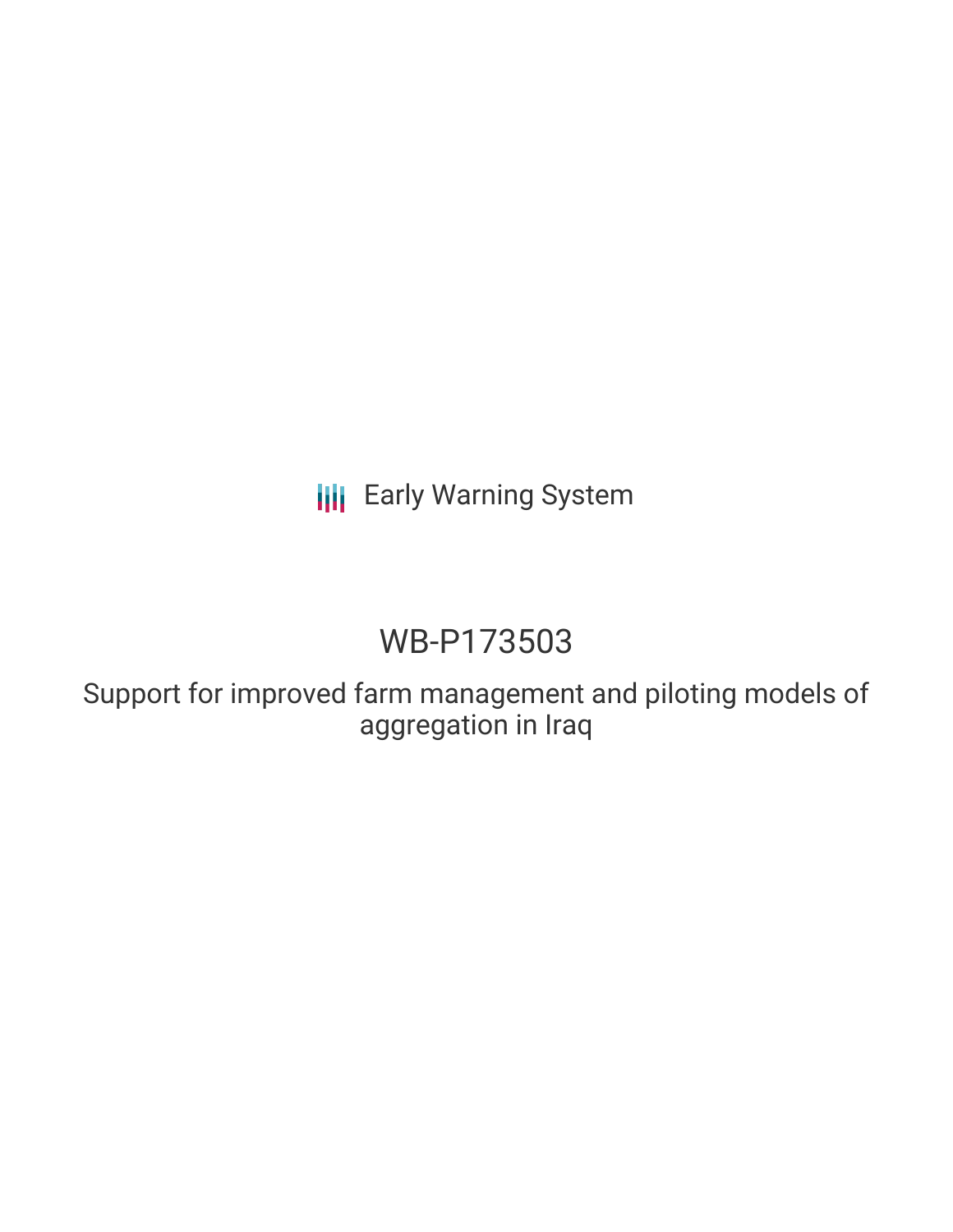

### Early Warning System Support for improved farm management and piloting models of aggregation in Iraq

| <b>Countries</b>              | Iraq                     |
|-------------------------------|--------------------------|
| <b>Financial Institutions</b> | World Bank (WB)          |
| <b>Status</b>                 | Proposed                 |
| <b>Bank Risk Rating</b>       |                          |
| <b>Borrower</b>               | Ministry of Agriculture  |
| <b>Sectors</b>                | Agriculture and Forestry |
| <b>Project Cost (USD)</b>     | $$5.00$ million          |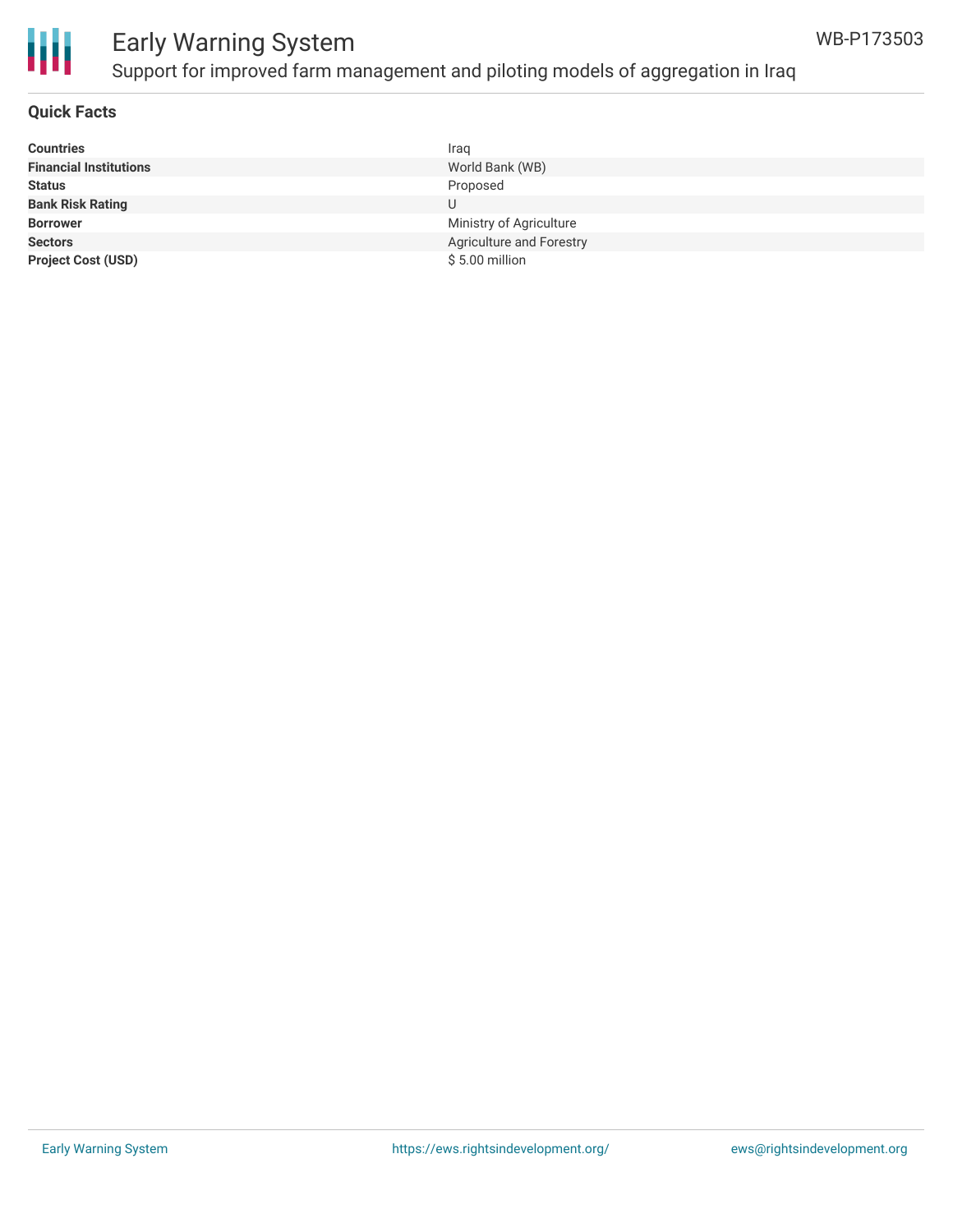

#### **Project Description**

According to bank documents, the project objective is to test a model of aggregation to improve competitiveness and accessibility to markets and climate resilience for small-scale rural producers in selected pilot areas for selected value chains (tomatoes, dates, poultry) by: (i) promoting strategic productive alliances between smallholders and private sector, (ii) empowering rural producers through the development of self-managed organizations, (iii) increasing access to productive assets and technology, and iv) promoting more effective and climate smart practices in Basra (tomatoes and dates), Babylon (dates and poultry), and Erbil (poultry) Governorates. The higher-level objective to which the project will contribute is to revitalize competitive agri-food value chains, create new employment and sustainable livelihoods opportunities.

The project has four components:

- 1. Component 1: Identifying demand and opportunities for aggregation (USD 0.3 million). Key investments under this subcomponent include: (i) design and implementation of an information campaign to identify buyers/processors who have a demand for increased supply; (ii) a call for proposal to select groups of producers (20 to 40) who have the interest/commitment/potential to meet buyers/processor increased demands and standards; (iii) identification of the production standards required by the buyers/processors.
- 2. Component 2: Investing in supply chains (USD 3.8 million). Based on the identified needs in production systems required to meet standards demanded by buyers/producers, this component will (1) provide productive investments, technical assistance, and business development, (2) identify technical experts and other relevant service providers with the capacity/knowledge to help production systems and supply chains meet standards required. Where relevant these investments would include CSA attributes.
- 3. Component 3: Governance and monitoring (USD 0.5 million). Component 3 will (1) regularly monitor the producer-buyer relationship to reduce the risk of choosing an noncompetitive buyer or promoting elite capture in imperfect markets; (2) identify financing mechanisms and governance structures that facilitate trust between buyers/processors and producers; (3) detect governance structures that ensures investment in aggregation points are maintained to an appropriate standard; (4) identify the technical support to enable financing mechanism and governance structures to be sustainably maintained.
- 4. Component 4: Project Coordination, Management and Monitoring and Evaluation (USD 0.4 million). This component will ensure effective project administration and management and produce regular monitoring and evaluation (M&E) reports. Specifically, it will finance: (i) project administrative, technical, and financial management (FM); (ii) coordination among all partners to ensure an efficient flow of information and support to all actors; (iii) effective contractual arrangements with service/technology providers; (iv) M&E of project performance and project financial, environmental, and social impact management; (v) timely communication of results (e.g. publicize and disseminate project results, best practices and success stories and consistent citizen engagement). All Project Implementation Agency staff are expected to be fully qualified to undertake their assigned responsibilities.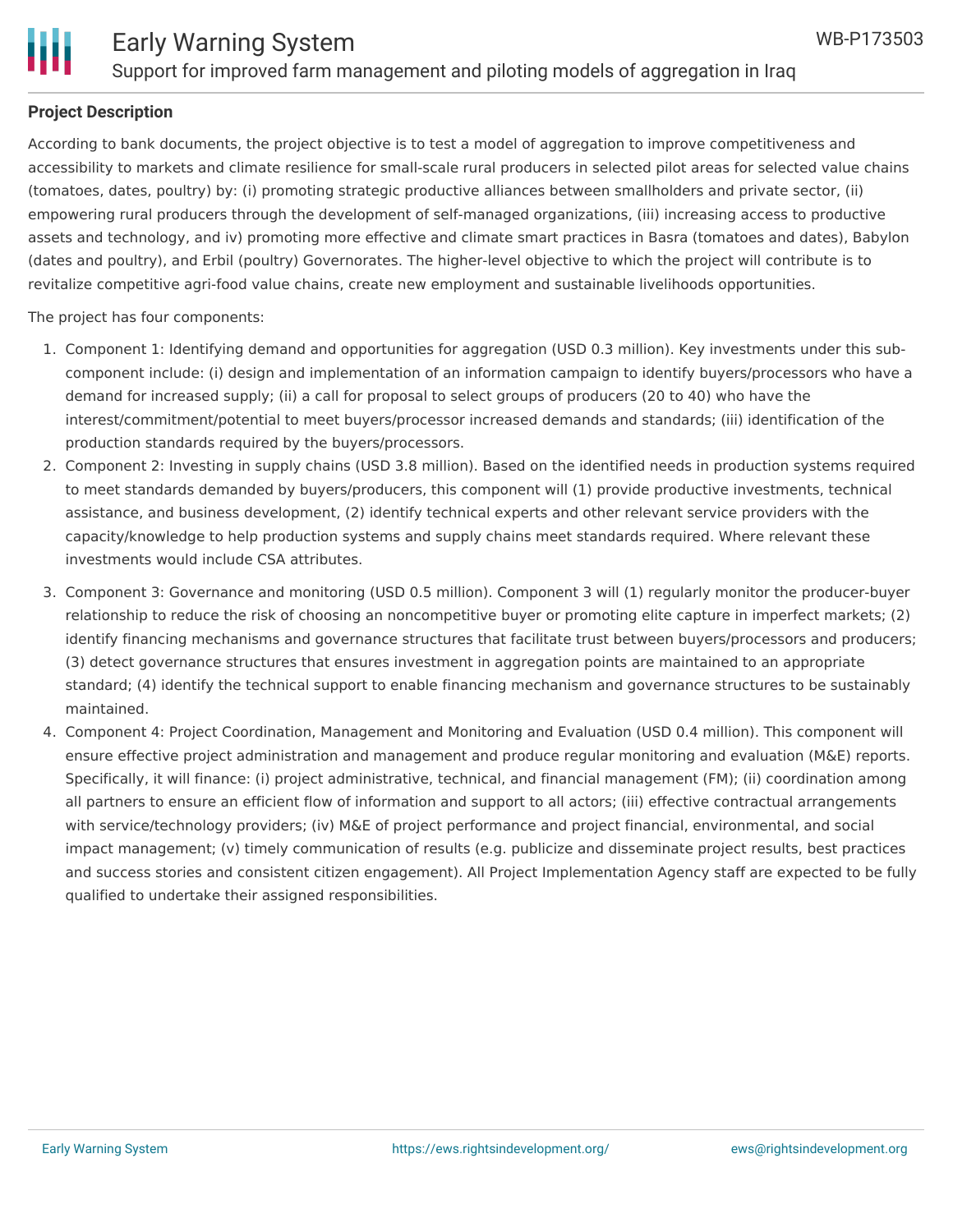

## Early Warning System

Support for improved farm management and piloting models of aggregation in Iraq

#### **Investment Description**

World Bank (WB)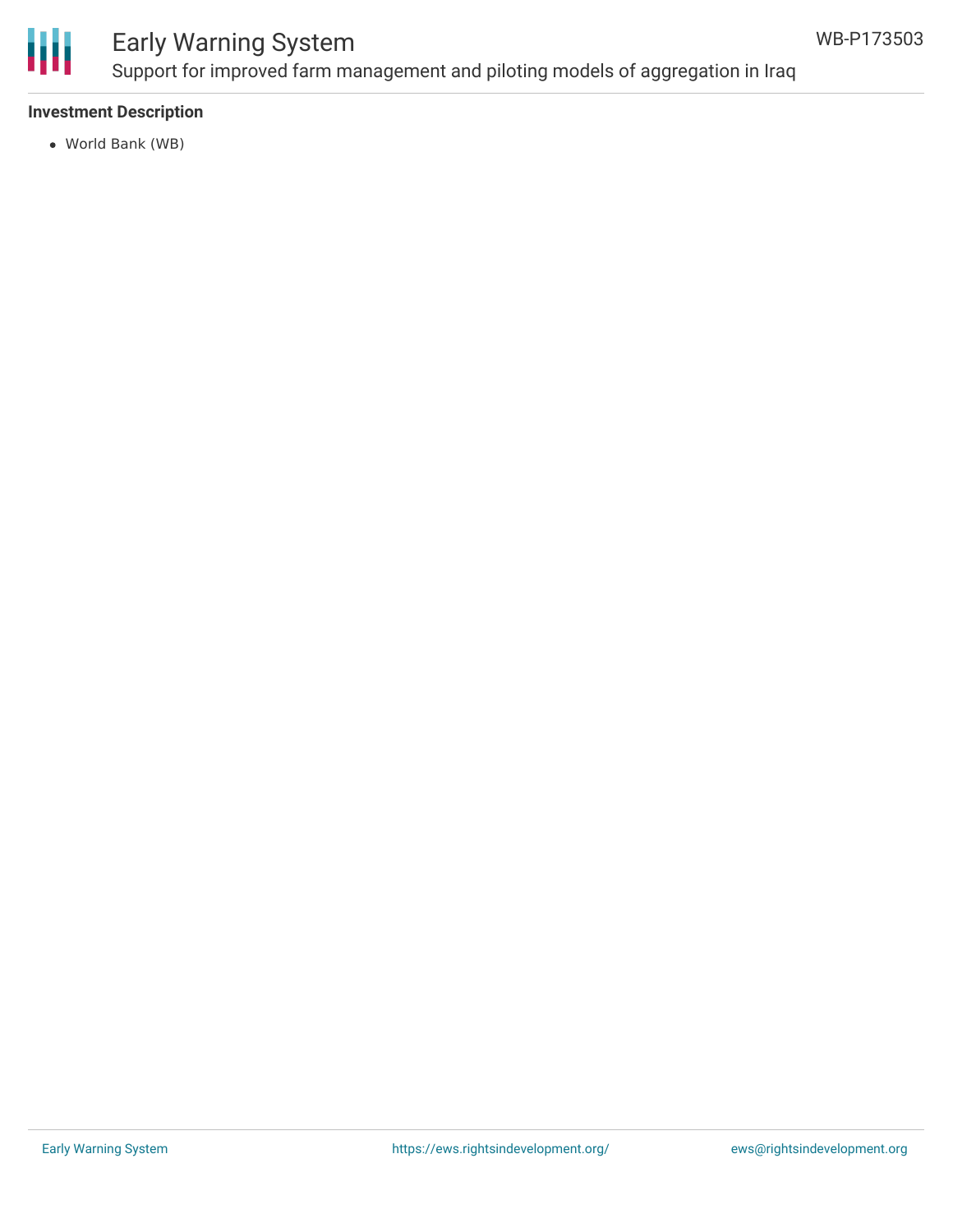

#### **Contact Information**

#### **World Bank:**

Contact : Timothy D Robertson Title : Senior Agriculture Specialist Telephone No : 458-4396

Contact : Armine Juergenliemk Title : Young Professional Telephone No : 5220+37935

**Borrower:** Borrower : Ministry of Agriculture

#### **Implementing Agency:**

Food and Agriculture Organization of the United Nations Contact : Salah ElHajjHassan Title : FAO Country Representative Email : [Salah.ElHajjHassan@fao.org](mailto:Salah.ElHajjHassan@fao.org)

#### **ACCESS TO INFORMATION**

To submit an information request for project information, you will have to create an account to access the Access to Information request form. You can learn more about this process at: [https://www.worldbank.org/en/access-to](https://www.worldbank.org/en/access-to-information/request-submission)information/request-submission

#### **ACCOUNTABILITY MECHANISM OF THE WORLD BANK**

The World Bank Inspection Panel is the independent complaint mechanism and fact-finding body for people who believe they are likely to be, or have been, adversely affected by a World Bank-financed project. If you submit a complaint to the Inspection Panel, they may investigate to assess whether the World Bank is following its own policies and procedures for preventing harm to people or the environment. You can contact the Inspection Panel or submit a complaint by emailing ipanel@worldbank.org. Information on how to file a complaint and a complaint request form are available at: [https://www.inspectionpanel.org/how-to](https://www.inspectionpanel.org/how-to-file-complaint)file-complaint